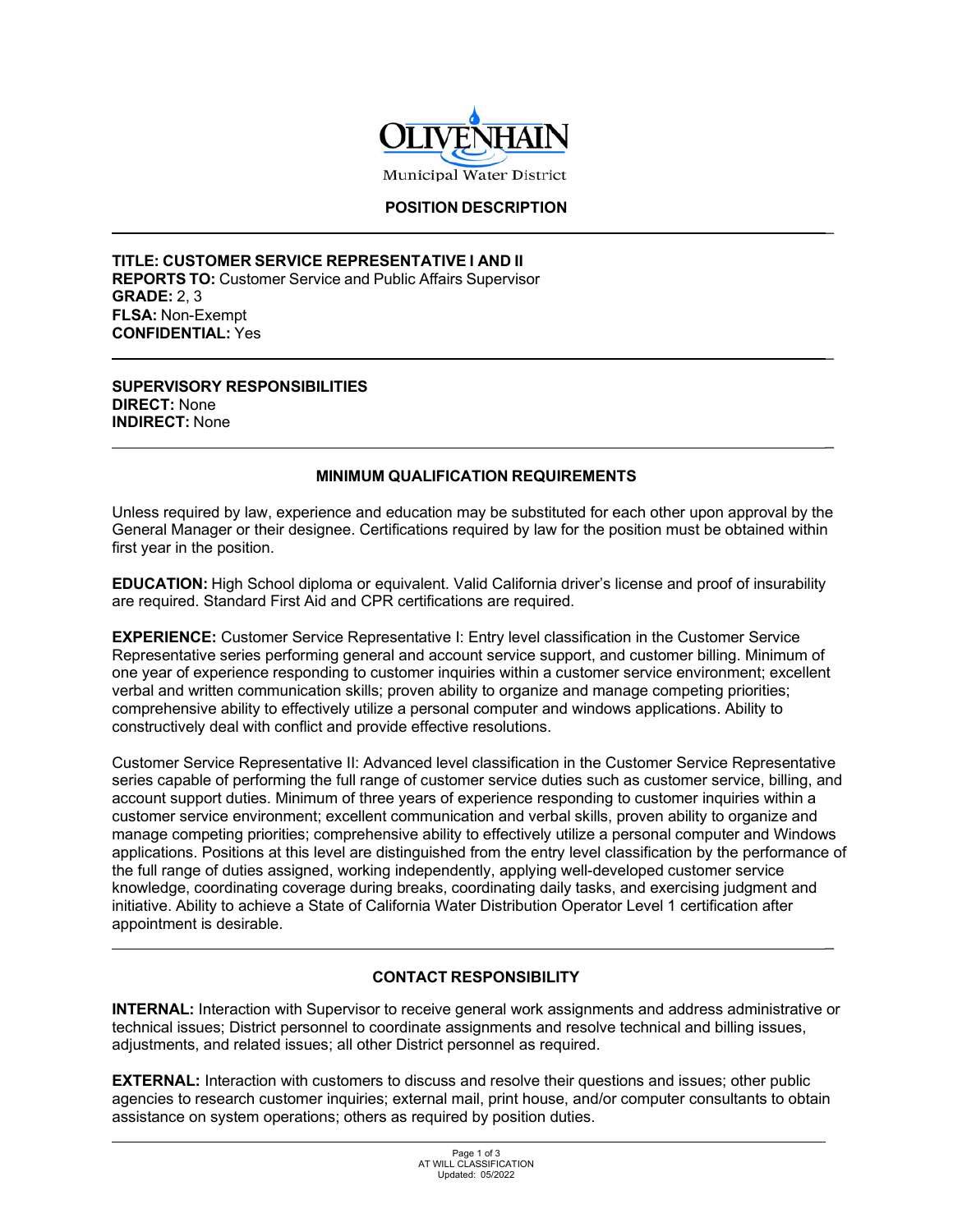# **PHYSICAL REQUIREMENTS**

Good hearing, eyesight, and speech; excellent ability to communicate both verbally and in writing; able to operate a computer keyboard and peripherals; able to tolerate periods of continuous sitting; may on an infrequent basis assist with lifting up to 50 pounds.

# **ENVIRONMENTAL CONDITIONS**

\_

Work is primarily performed within an enclosed office setting with lighting and ventilation. Subject to conversational noise from other personnel within the facility, along with standard background noise found in an office environment. Subject to long periods of sitting and exposure to computer screen. When performing work outside the facility, subject to variable weather conditions and possible exposure to heavy equipment, dust, fumes, odor, and noise. Appropriate personal safety equipment is provided.

## **DETAILED DUTIES AND RESPONSIBILITIES - ESSENTIAL FUNCTIONS**

This at will position responsibilities include handling all matters pertaining to customer service for the District. This position is expected to support the District Strategic Plan and Mission Statement by remaining informed and involved and exhibit a willingness to assure successful interpersonal and interdepartmental relations. A working knowledge and understanding of District safety rules and regulations, as well as active participation in the District's safety programs is necessary. Stable, reliable attendance is required.

The following tasks are typical for this classification. Incumbents may not regularly perform all of the listed duties and/or may be required to perform additional or different duties from those set forth below to address business or staffing needs and changing business practices as defined by the General Manager.

## **% TIME TASKS**

## **LEVEL**

**I II**

- **20% 10%** Performs general administrative support:
	- Promptly answers incoming calls, greets visitors, and directs inquiries to appropriate departments.
	- Processes customer payments through the cash register.
	- Receives and processes incoming, outgoing, and returned mail.
	- Monitors and maintains adequate quantities of office supplies.
	- Prepares a variety of forms and documents such as correspondence, notices, schedules, service information, and requests using word processing, spreadsheets, and billing software.
	- Maintains departmental files and records in compliance with retention requirements.
	- Participates in training events and meetings.
	- Prepares a variety of reports, at management request.
	- Proposes updates to policies and procedures when appropriate.
	- Represents the District in a professional manner.
- **50% 40%** Directly interacts with the customers to assist with questions and issues regarding District services.
	- Determines the nature of, researches, and promptly responds to customer inquiries utilizing the District's customer information system, online portals with payment and water consumption data, information provided by other departments about field work or District services, and applies District policies to the subject